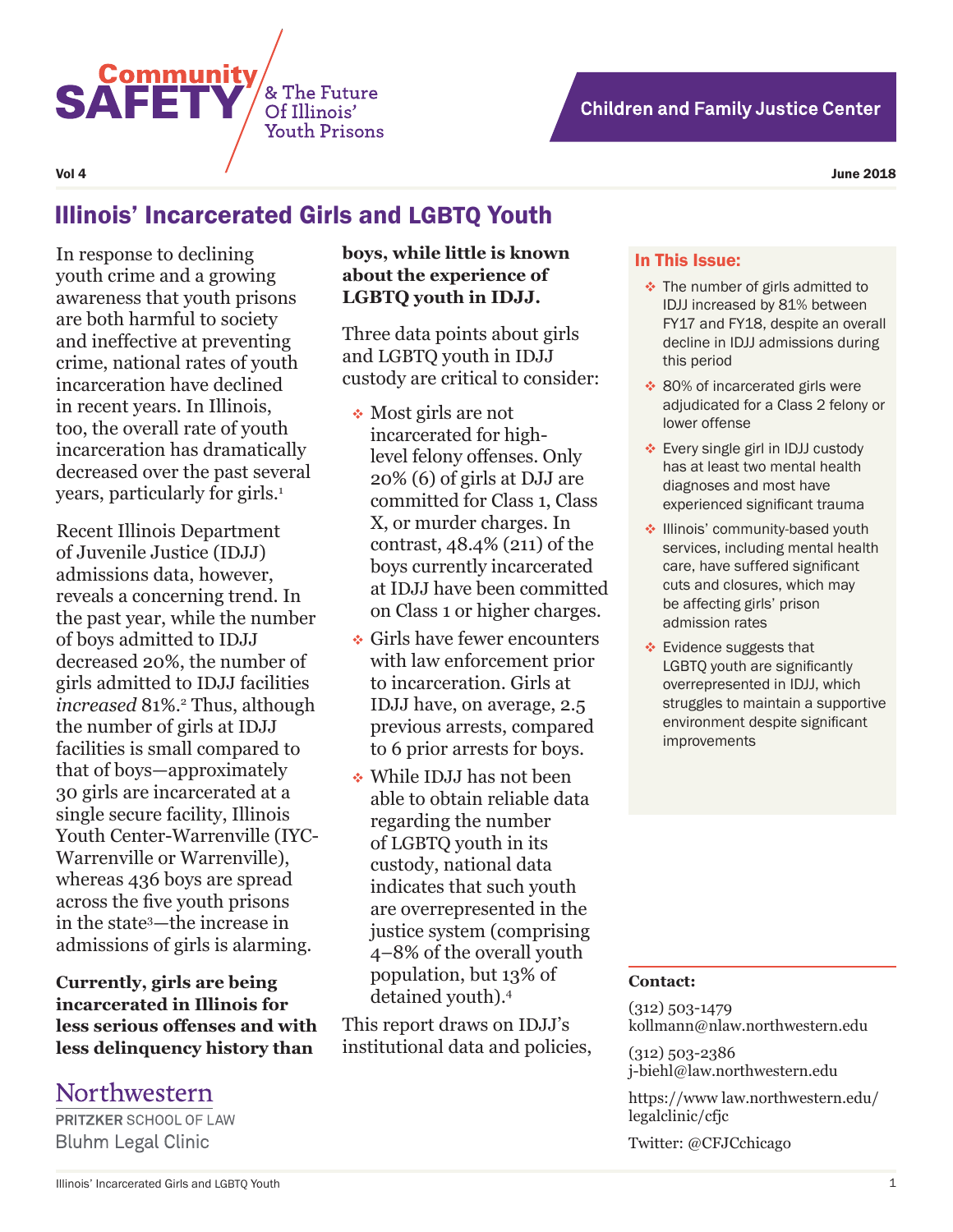discussions with youth and staff at Warrenville, and research regarding the incarceration of girls and LGBTQ youth, to describe the population of girls and LGBTQ at IDJJ and explore the root causes that may underlie the recent increase in their commitments.

Figure 1: Admissions of youth to IDJJ custody by fiscal year<sup>5</sup>



Figure 2: Percent change in IDJJ admissions by sex

#### % Change in Youth Admissions to IDJJ FY14-18



Male **- Female** 

Table 1: IDJJ Youth Population by Offense Class, 2018<sup>6</sup>

|                         | Female |         | Male   |         |
|-------------------------|--------|---------|--------|---------|
|                         | Number | Percent | Number | Percent |
| Class 1 Felony or Above | 6      | 20%     | 211    | 48%     |
| Class 2 Felony or Below | 24     | 80%     | 225    | 52%     |

#### Incarcerated Youth by Sex and Offense Level (Proportion)



Although a few of the girls we spoke with were committed for very serious offenses (e.g., murder, armed robbery), the majority were committed for less serious offenses (e.g., battery), including several for nonviolent offenses (e.g., theft). One girl's underlying charge was for stealing a tablet from a neighbor's garage. Another girl's mother used the family's resources to buy drugs, and the daughter was committed after breaking into cars looking for money to buy food for herself and her siblings. While acknowledging her wrongdoing, this young woman remarked about how unbalanced her commitment was: "*They should have looked at my circumstances and put my mom in jail and then gave me a punishment as well, but not house arrest or DOC [referring to IDJJ]. I could have done a couple weeks in [detention], or probation or something. You know? They didn't have to send me here.*"

#### Who Are the Girls and LGBTQ Youth in IDJJ Custody?

While recent years have seen an increase in scholarly attention on girls in the juvenile justice system, much still remains unknown about the unique needs of girls and the factors that drive them into the criminal justice system. For this report, staff and students from the Children and Family Justice Center visited Warrenville, interviewing 18 girls and 22 staff members.7 The Warrenville youth prison is located about an hour from Chicago and is the only facility in the state that houses girls—a significant number of whom identify as LGBTQ. Warrenville also houses a small number of boys who were transferred from other IYC locations after meeting certain IDJJ criteria.8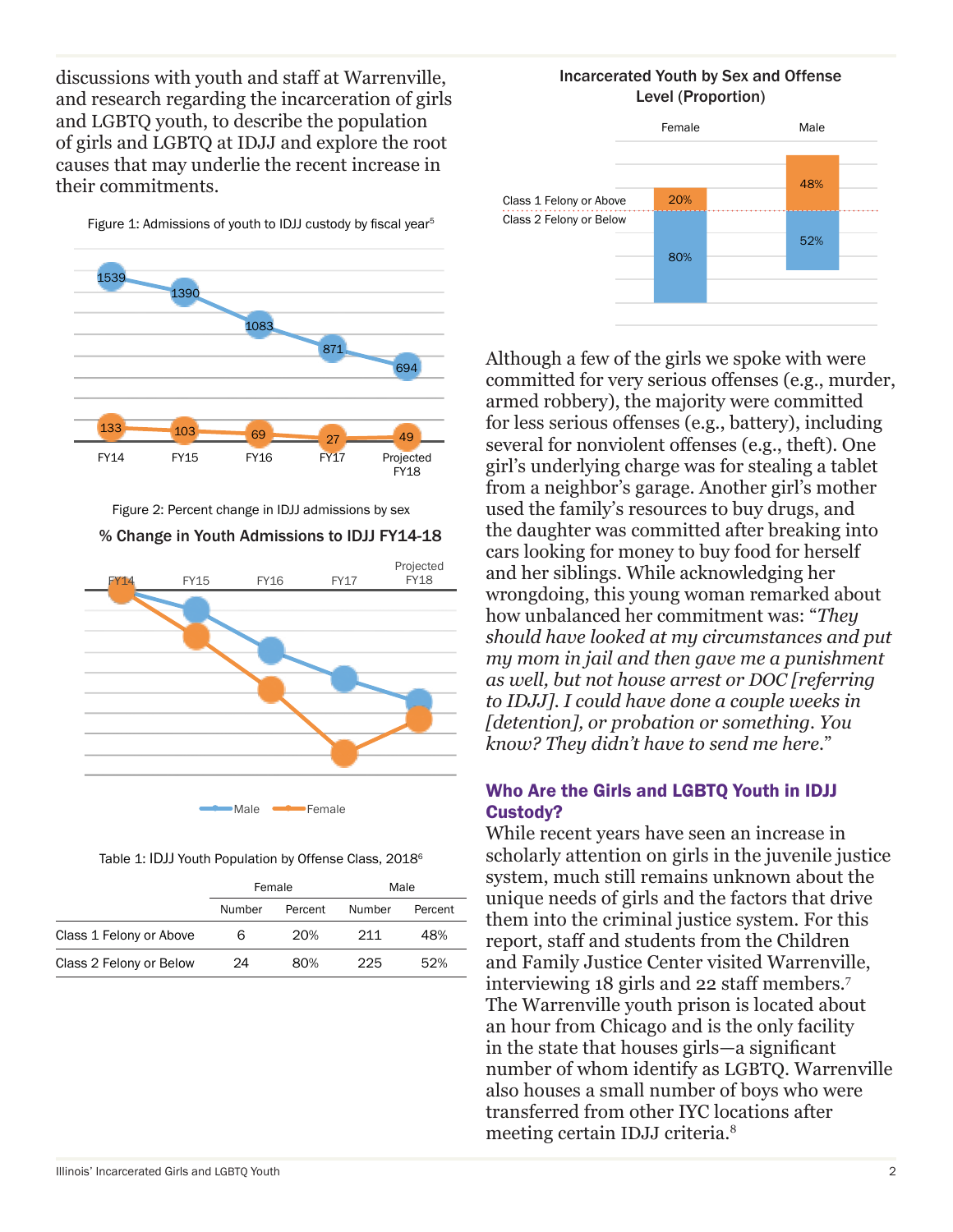The girls who were interviewed ranged in age from 15 to 19 years old. Of the 18 girls interviewed, 11 were black, 4 were white, and 3 were Latinx. One third (6) were committed by Cook County or one of its "collar" counties (DuPage, Kane, Lake, McHenry, Will).

The 22 IYC staff members interviewed included program administrators, healthcare workers, psychologists, security staff, school staff, and the superintendent. Many staff members have worked at IYC-Warrenville for a long time an average of fifteen years among those with whom we spoke—and have participated in the changes to IDJJ that took place after it became independent from the Illinois Department of Corrections.

### **Interviews and IDJJ data reveal the following demographic information about girls and LGBTQ youth in custody:**

- **Age:** A higher percentage of the girls are 16 or under (46.7%) as compared with the boys (39.2%), although the average age of girls is about the same as boys (17 years).
- **Race:** The girls in IDJJ are slightly more likely to be white (23.3%) or biracial (6.7%) compared with boys, (17.9% white and 3.9% biracial). A lower percentage of girls are black  $(56.7%)$  than boys  $(67.2%)$ , although African-American youth are still grossly overrepresented across both genders.
- **Gender Identity:** There are currently no youth at who have formally identified as having a gender other than the sex assigned at birth. Those who do may be housed according to their gender identity under IDJJ policy, which has occurred twice system-wide in recent years.
- **Sexual Orientation:** The most recent federal Prison Rape Elimination Act (PREA) report indicates *no* youth incarcerated at Warrenville who formally self-identified as LGBTQ during intake.9 However, unofficial staff estimates indicate up to 70% of the girls may be LBQ and studies estimate 40% to 60% of girls in juvenile facilities nationwide identify as LBQ.10 While boys may be less likely to outwardly

identify as GBQ both nationally $11$  and, anecdotally, in Illinois,<sup>12</sup> national data suggests sexual minority boys are also overrepresented in the juvenile system.<sup>13</sup>

- **Abuse and Neglect:** 12.5% of the girls were in the foster care system prior to their commitment at Warrenville, compared to 7% of boys.
- **Mental Health Needs:** 100% of girls have at least two psychiatric diagnoses. 83.3% of girls have four or more diagnoses, compared to 32.8% of boys.
- **Trauma:** Consistent with national data on the trauma experienced by girls and women who enter the prison system, 36.7% of girls in IDJJ versus 24.6% of boys have been diagnosed with a disorder related to trauma.
- **Substance Abuse:** Girls and boys are diagnosed with a substance abuse disorder at nearly the same rate—60% of girls and 59% of boys qualified for substance abuse treatment upon admission.
- **Education:** A higher percentage of boys (31.4%) than girls (13.3%) have diagnosed special education needs.
- **Children:** Approximately the same percentage of girls (6.7%) and boys (7.8%) are parents; at least two girls incarcerated were pregnant and planning to parent at the time of our interviews.
- **Recidivism:** Recommitment rates for new offenses are lower for girls. Girls are significantly more likely to be incarcerated under new commitments (73.3%) than boys (61.9%).
- **Discipline:** Girls receive significantly more disciplinary tickets on average (6.3/month) than boys (2.3/month).

### Estimating Incarceration of LGBTQ Youth

Illinois' incarcerated girls are disproportionately lesbian, gay, or bisexual (LBQ) relative to the general teenage population—staff observe, "*when it was just girls [at Warrenville], it was almost everyone, now it's 70% of the girls [who are lesbian or bisexual]. . . .They rarely identify as lesbian, just 10%, but you get probably another*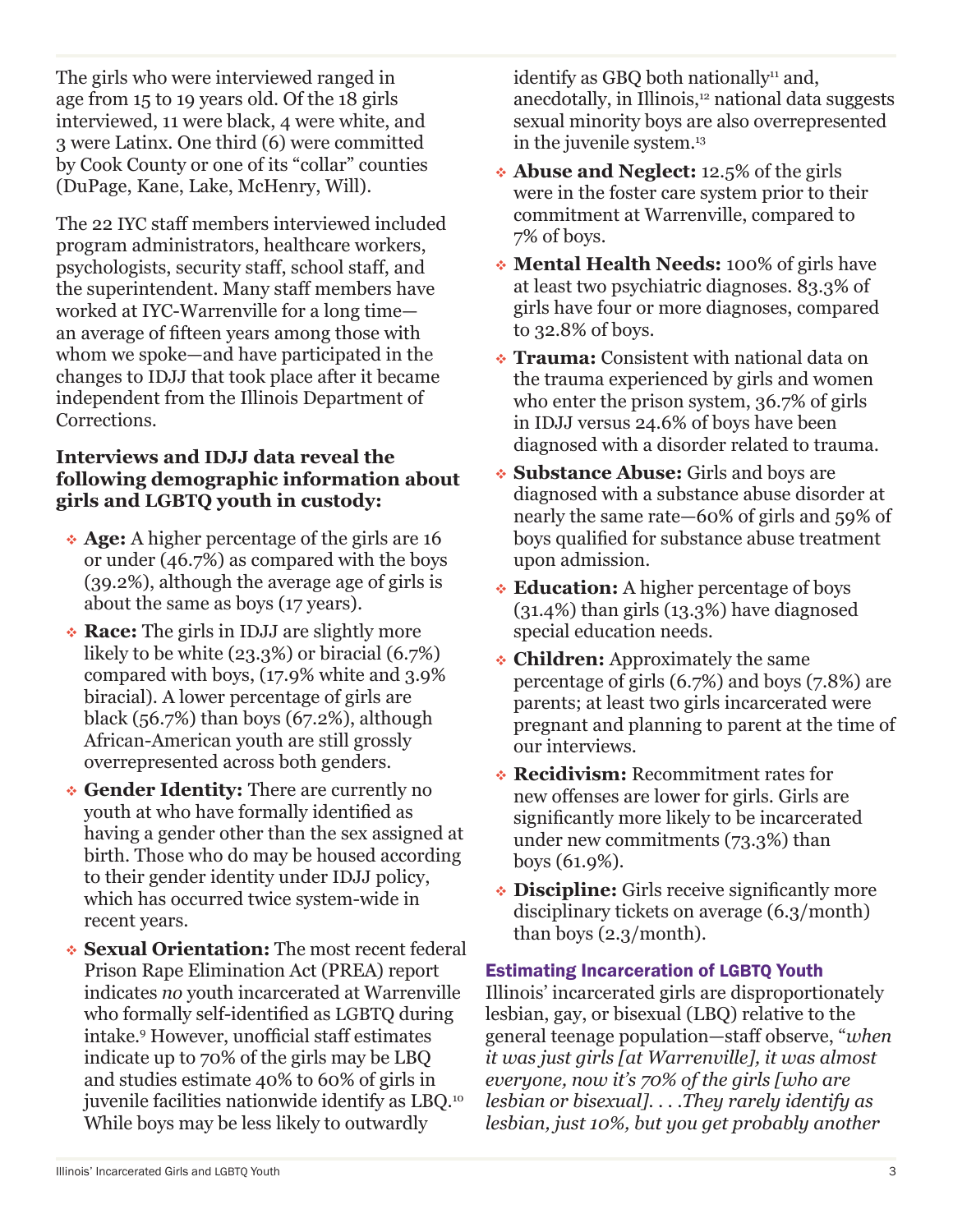*30% that say bisexual.*" These observations accord with national research showing that lesbian, gay, bisexual, transgender, and queer (LGBTQ) identified young people are two to three times more likely than their straight peers to have been detained for a year or more.<sup>14</sup> Sexual minority and transgender youth are also more likely to be incarcerated for status offenses than their straight and cisgender peers;<sup>15</sup> while Illinois youth cannot be committed to IDJJ for a status offense alone, they may be incarcerated as a result of a status offense committed while on probation.

Further complicating the picture, the available data for Illinois show many young people in juvenile prisons may not self-identify as LGBTQ upon intake.16 Indeed, review of the most recent federal Prison Rape Elimination Act (PREA) audit for each facility, reported in 2016–2017, reveals that only one youth at one facility (out of over 400 total population at the time of audit), self-identified as lesbian, gay, bisexual, transgender, or intersex—a rate of only 0.3%.17 It may be that LGBTQ youth feel as though selfidentification would cause them to be targeted for harassment or violence by youth or staff, or that they fear they may be treated negatively and differently.<sup>18</sup> But this phenomenon, too, appears to play out differently according to gender; other data show girls in juvenile detention facilities are disproportionately LGBQ, while boys are disproportionately straight-identified.<sup>19</sup> **Gay and bisexual boys may be especially reticent to identify as such because they are more likely to be victimized in custody than straight boys.**20 One programming and service staff member commented, "*boys hide their sexuality if it isn't the norm, if a boy is called gay, they're ready to fight.*" Another programming and services staff member commented, "*the LGBTQ population with girls is open and honest—there's no negative stigma, it is accepted by staff and kids.*" The result is that the known LGBTQ population in IDJJ is the girl population—including cis girls, trans girls, and gender nonconforming girls.

Therefore, the story of LGBTQ youth incarcerated in Illinois is primarily a story about girls. While

a portion of the data on girls' sexual orientation may reflect girls who have identified only as "gay for the stay,"<sup>21</sup> such experiences are by no means the only story. Studies examining pretrial detention, incarceration, and probation and supervision establish that LBQ girls are disproportionately represented throughout the juvenile justice system.<sup>22</sup> Almost 60% of girls in one study of incarcerated youth identified as LBQ or not entirely straight.<sup>23</sup>

#### What is Driving Girls' Incarceration in Illinois?

In Illinois, though it is too early to say exactly what forces are driving up the recent increase in the number of incarcerated girls, Warrenville staff believe a lack of community resources may be part of the problem. Because incarceration should be a last resort for youth—Illinois law mandates that courts explore every possible alternative prior to incarceration<sup>24</sup>—the fact that girls are incarcerated for lesser offenses and after an average of only two prior arrests indeed suggests a lack of available alternatives throughout the state. As one staff member remarked, "*I thought counties would keep them out of DJJ longer with more resources…counties are running out of resources [and] then send them to DJJ now.*"

Two additional facts also support this theory: significant budget cuts made in recent years defunded community alternatives,<sup>25</sup> and a majority of girls in IDJJ custody come from the counties outside of the metro Chicago area, which have been least able to compensate for those cuts. Although downstate (non-Cook-and-collar) counties account only 33.4% of the state's youth population, they account for 73.3% of the girls incarcerated at IDJJ (see Table 2). Specifically, budget cuts in recent years have reduced home support services for mothers and families, child-care assistance, and domestic violence services—all services that especially affect women and children.26 Many of the girls at Warrenville have experienced sexual violence and are thus among those who suffer most from the absence of appropriate community services to address that trauma. Additionally, the budget stalemate in Illinois has exacerbated the lack of mental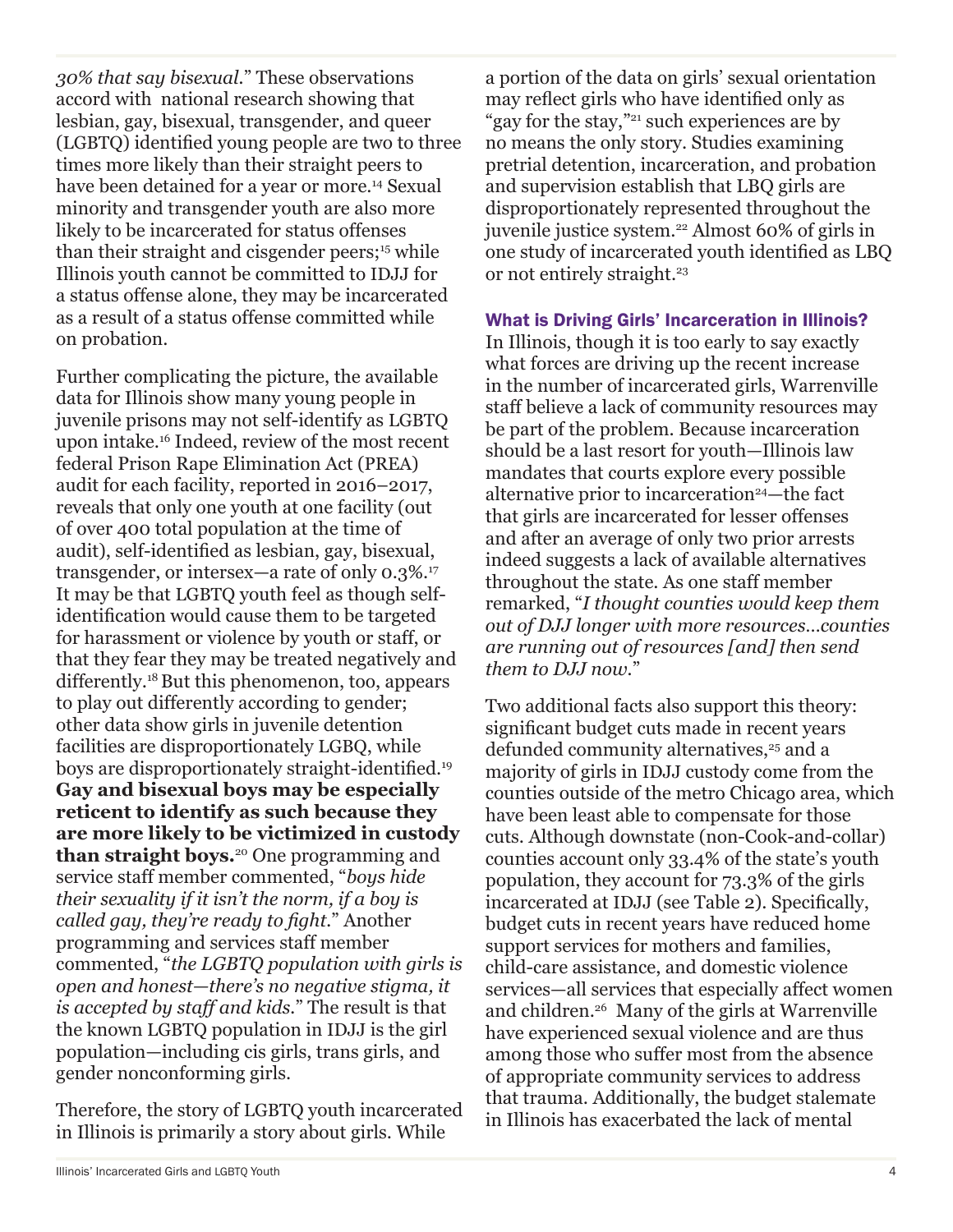health services in the state.<sup>27</sup> Given that every single girl in IDJJ custody (as of March 31, 2018) has at least two mental health diagnoses—and that a majority of girls have at least four—the lack of community services to treat mental health needs may be impacting young women even more significantly than young men.

Table 2: Geographic Distribution of Youth and IDJJ Population by Sex<sup>28</sup>

| <b>Committing Counties</b> | Percent of Youth Percent Female<br>in Community | Youth at IDJJ | Percent Male<br>Youth at IDJJ |
|----------------------------|-------------------------------------------------|---------------|-------------------------------|
| Cook & Collar Counties     | 66.6%                                           | 26.7%         | 37.9%                         |
| <b>Downstate Counties</b>  | 33.4%                                           | 73.3%         | 62.1%                         |

Limited community resources may also have a heightened impact on girls as a result of attitudes, prevalent within the justice system, that lead system players to intervene in girls' lives more often, more easily, and more extensively. In other words, the lack of community resources may be impacting girls' incarceration not only



We don't get many from Chicago anymore because there are non-profits or outside activities there. DeKalb and Peoria don't have these, so we get more kids from there. – Staff

black girls need less nurturing and support than white children and that black girls are seen are more culpable for their actions.31 In the context of the juvenile justice system, this perception may translate into harsher punishment and fewer diversion services being offered prior to incarceration.32 For example, a number of girls at Warrenville reported running away from home at some point in their lives, which played a significant role in IDJJ commitment for several. Perceptions of black girls as more adult-like may make judges or probation officers more likely to interpret running away as a criminal act (often documented as "escape") rather than as a status offense or a harm-avoidant or survival behavior.



because many girls truly need more services but because judges and probation/parole officers may be more inclined to order services for girls even when not strictly required. For example, a study on probation officers in Arizona found that officers perceived girls as whiny, promiscuous, or untruthful and attributed those traits to the girls' personalities, rather than to social contexts like poverty or sexual abuse.29 Such attributions are consistent with a study finding that adults view black girls as "less innocent and more adult-like" than their white counterparts, which the study calls "adultification."30 As a result, adults believe

One girl, who ran away from home confinement and was subsequently committed, recalled how both the judge and her own lawyer in her case felt that her sentence was "protective": "*I don't think I should be here. They were worried about my safety. They thought if I don't get locked up I would run away again—but I don't think I should be locked up for a year. Over me running away. That does not make any sense to me.*"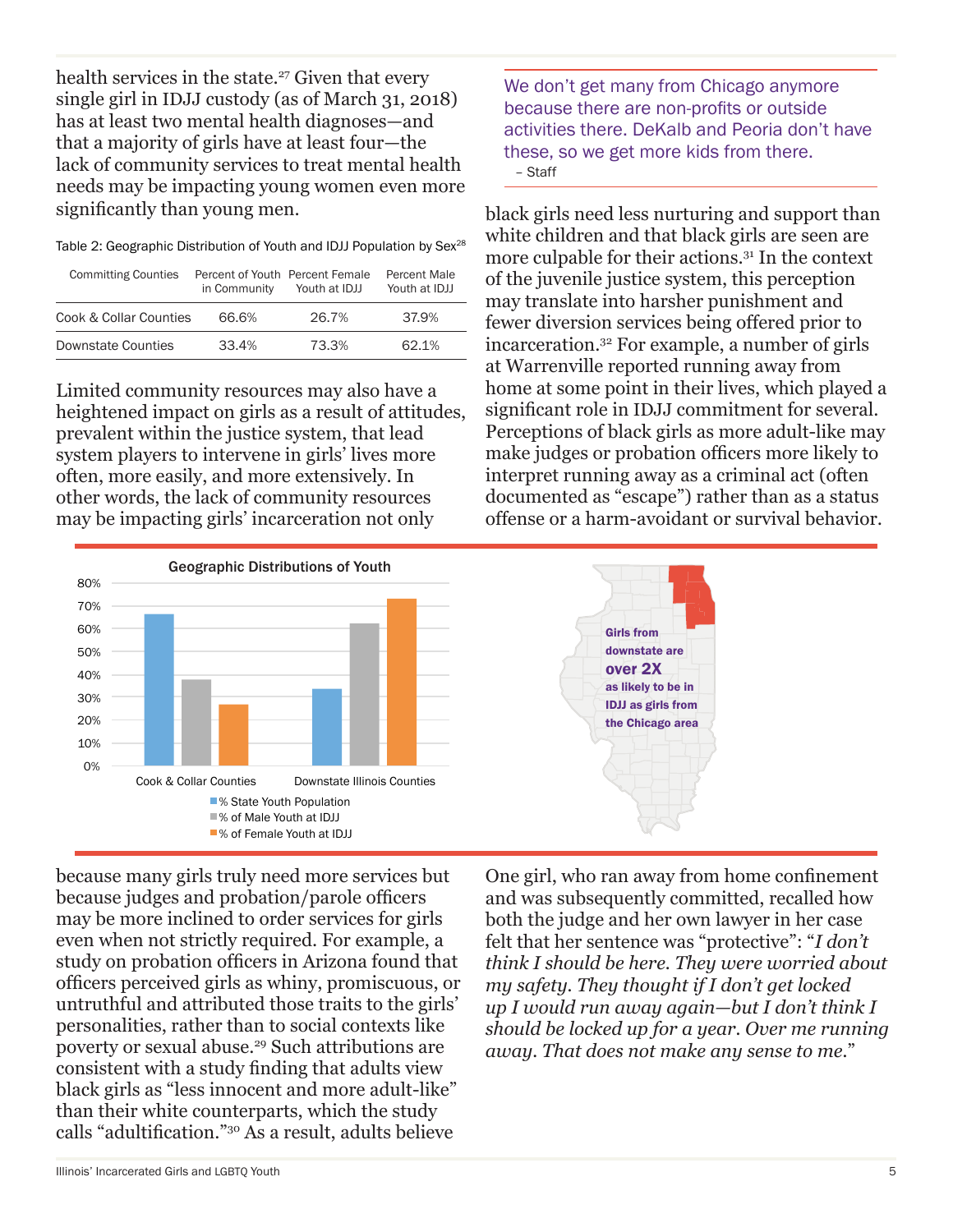PARENT, A MOTHER, SINGLE MOTHER, Came to court to say, "my daughter is running wild. She is 14;<br>we've got to do something." Very nebulous set of facts, but she was really concerned. She<br>submitted to a child welfare case be we've got to do something." Very nebulous set of facts, but she was really concerned. She submitted to a child welfare case because, in those days, creating child welfare cases was the only way to access services. The girl continued running away from home, no one could stop it, or at least no one did. She started running around with some older boys, in gangs.

The mother and her sister, mother and aunt, were always in court, were always wanting something done, were always supportive in the sense of "I want to do something," but somehow never carried through with what we attempted to do. And I found that danger was the important thing in this girl's life, danger because she runs away for a week, two weeks; she's hanging out with these ganginvolved kids. And I knew them; I knew the boys because they had been in court previously. As time passed, she was charged with petty crimes and, eventually, with hiding a pistol for someone. So I sent this girl to prison.

She was gone for a while, she came back, and she was worse, not better. And we went through a bad cycle, where she was in and out of court and detention because of probation violations - for a period of three or four years.

That paternalism in male court judges towards girls was very real then. And seemed very real for me, in the sense that I had to do all I could to prevent serious harm to this teenage girl. I did not make her life better, and I didn't know what I could have done because I think that her mom was really struggling with mental health issues herself. Mental health care, family therapy, parenting support, services for runaways in crisis – these really weren't available outside of court and still aren't very available even through court services, especially in our part of the state. You know, I couldn't ever get the backstory of that girl's life because the family had recently moved to the town in which I was holding court. I could never get to the bottom of what had happened in the family, could never find the dad, it was very frustrating. And my frustration led to a very negative response and, on the one hand, I am eternally sorry for that.

On the other hand, it's one of the things that motivated me to say this is all screwed up. There's got to be something different - and it's the system, not just something for me personally. This system is not conducive to positive outcomes for kids who get caught in it.

- Judge George W. Timberlake (retired) Chair, Illinois Juvenile Justice Commission

#### Community Failures

Nearly every girl we interviewed at Warrenville expressed some need for community support that went unmet, including better engagement and support at school, mental health treatment, therapy, a stable and safe home environment, and positive youth activities. These are precisely the needs that research shows can and should be addressed in the community before the state resorts to incarcerating youth.

#### *Mental Health & Trauma*

Although girls sent to Illinois youth prisons have a high concentration of mental health

diagnoses, the fact that they were not committed to a hospital or mental health care facility ordinarily means that counseling and treatment can be delivered in a community setting. Protective attitudes described in a previous section may contribute to some degree of overidentification of mental health issues. Further, the high rates of mental health needs for girls is partially due to higher rates of trauma-and stressor-related disorders (about 50% more girls than boys have a trauma, stressor, or adjustment disorder), which experts attribute to higher rates of sexual violence and trauma experienced prior to incarceration.33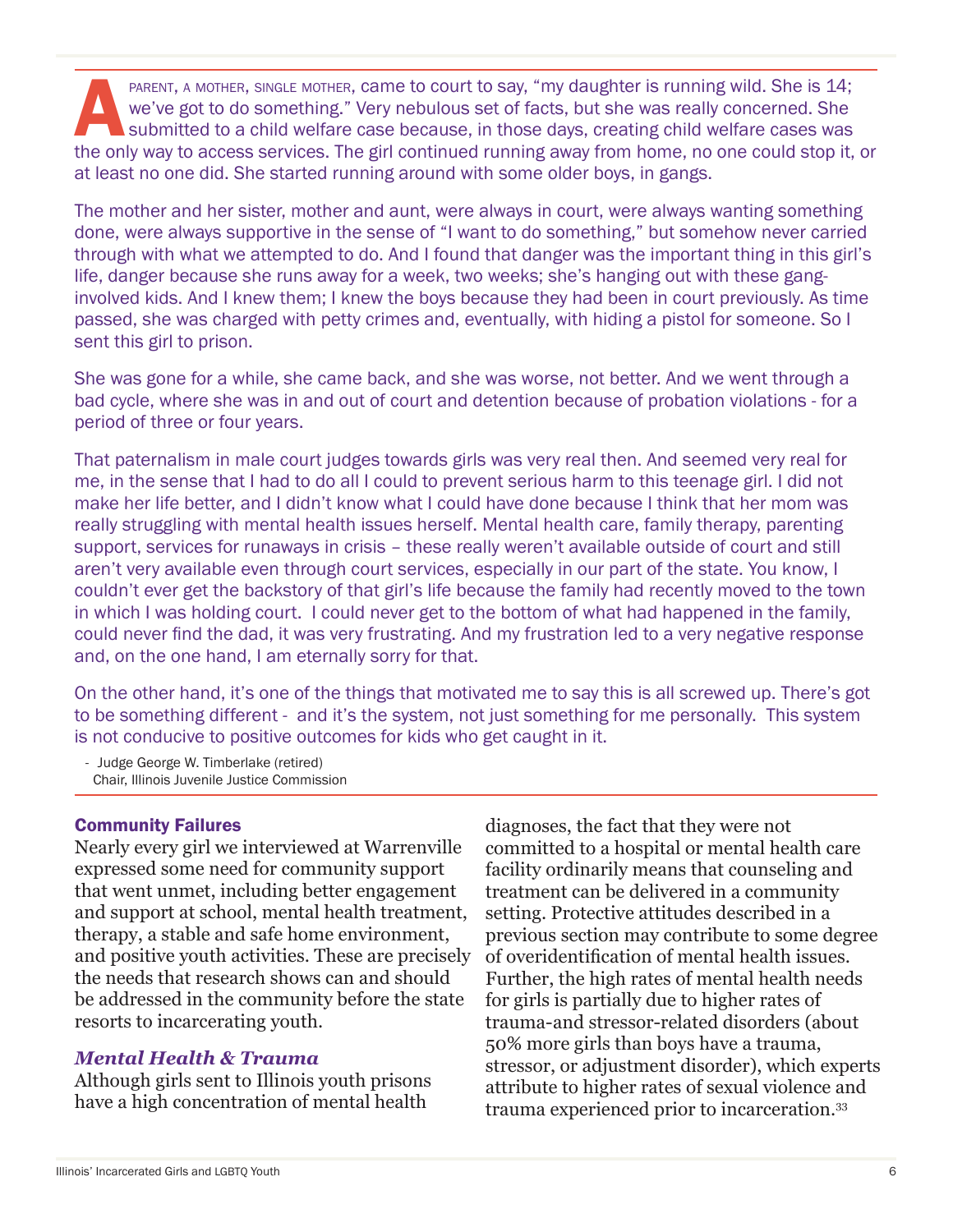At Warrenville, nearly every staff member specifically mentioned trauma; as one staff member explained, the girls "*have all experienced trauma of some kind; exploitation by male family members; sexual abuse at the hands of a family member; physical abuse; poverty stricken families; not attending a good school; not living in a safe neighborhood. And so most charges are aggravated battery—fighting in school, fighting teachers.*"34

Although research has found that LGBTQ youth are also more likely to have suffered childhood physical or sexual abuse,35 it may be that the rates of post-abuse trauma and related mental health issues for all of the girls at Warrenville are so high that this distinction is harder to discern in practice. Staff noted that with the LGB girls, "*you sometimes see early trauma by men, but that is common with all women so it's not a real pattern here.*"

### *Housing and Family Instability*

Many girls at Warrenville experienced housing instability because they were removed from their homes or because their families lacked necessary resources. According to IDJJ's data, incarcerated girls in Illinois were under DCFS care prior to incarceration at nearly double the rate of boys—7% of boys were in DCFS custody compared to 12.5% of girls.36 This disparity aligns with national trends, which identify higher rates of girls in the "crossover" population of youth involved both the child welfare and the juvenile justice systems—nationally, girls make up 37% of crossover youth but only 21% of all delinquent youth.37 Involvement in the child welfare system is associated with behaviors that often lead to justice system involvement, such as running away or substance abuse to cope with residential instability and the constant challenge of adapting to new school and home environments as a result, as well as disruptions to developing a consistent positive relationship with a caring adult.

Girls living with family also experienced home instability if their families were not able to provide for basic needs or if they had to run away to avoid abuse at home. And, for some of the girls at Warrenville, involvement in the justice

system only exacerbated housing instability. Home confinement in particular may be a disproportionately difficult sanction as applied to girls, due to higher rates of abuse or neglect inside the home. Yet while living on the couches of friends or boyfriends, the girls' education, family relationships, and safety were further jeopardized. One girl who described not getting enough to eat at home, committed a petty theft and ran away for nearly a year after charges were pressed against her. Regarding running away, she said, "*I was trying to get away from the rules and confinement. Some really, really bad stuff happened when I was gone.*"

Warrenville staff also noted that some LBQ girls and gender nonconforming youth in their custody had families that did not accept their sexual or gender identities, presenting a challenge in family support and visitation. One services-providing staff member explained, "*there are issues with families and acceptance—some families are not accepting—they are accepted at our facility but they don't want to talk to family about it. That's hard because therapy is supportive but families are not. There's no pattern with families who do or do not accept kids' identity.*" This is not out of the ordinary for incarcerated LGBTQ youth.38

### *School*

Many of the girls at Warrenville reported being disengaged from school. For a significant number, their disengagement was a result of suspensions or expulsions which forced them to attend inadequate alternative schools, which one youth described as "*feeling like a prison.*" Some reported that their suspensions were a result of fighting in school. Experts on childhood trauma have found that traumatized youth may fight in school because trauma disrupts a child's ability to regulate her emotions, and youth may be acting out on the pain of their trauma.39 Some did not attend school because they had run away from home, or because they had caretaking and financial responsibilities at home. One youth reported simply having no transportation to her assigned alternative school, which, unlike neighborhood schools, may be quite a distance from a child's home. In addition, due to hostile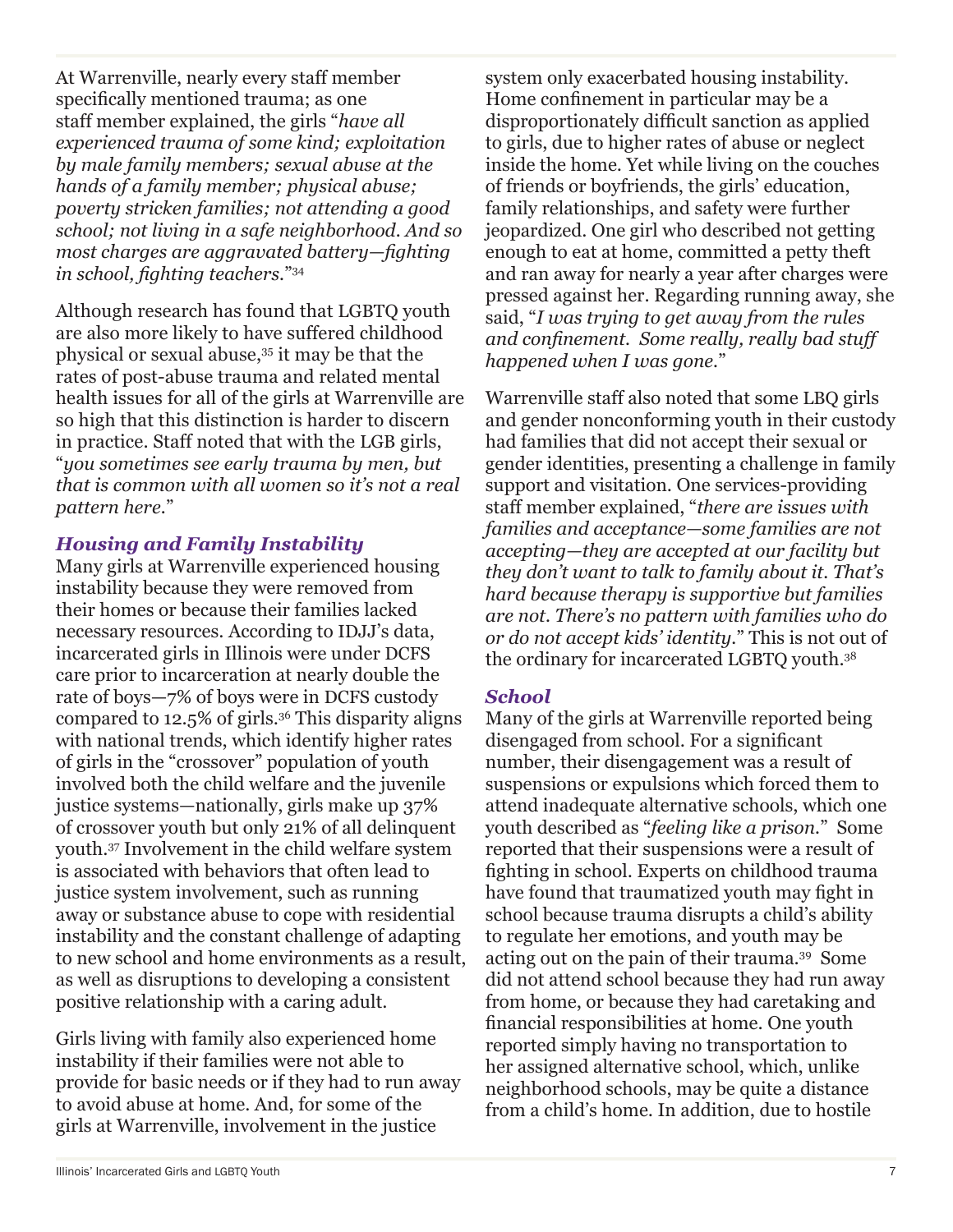school environments, LGBTQ youth are more likely than other teens to skip school and fall behind, placing them at risk for juvenile adjudication and incarceration.<sup>40</sup>

### The Capacity of IDJJ to Address Gender and Orientation-Specific Needs

Warrenville staff overwhelmingly recognized that many of the girls in their care need individual and family therapy, mental health treatment, substance abuse treatment, mentorship, and love. Several programs at Warrenville are intended to address those needs, including trauma therapy programs like SPARCS and DBT. 41

We are able to cater to the needs of the youth because we are small. I think the larger facilities have a disadvantage in this regard. The smaller population is the biggest [advantage]. Now I have 11 kids on my case load versus the 30 I used to have—now that I see what I can do for 11 kids, I think how much more I can help them. - Staff

Warrenville staff and youth indicated that the healthy communication between girls and staff was one of the most important aspects of Warrenville's environment for supporting the girls and addressing their trauma effectively. Multiple staff members at Warrenville attributed their ability to address the needs of the girls, by getting to know each of them personally and better monitor them, to the smaller size and population of Warrenville compared to other IDJJ facilities around the state.<sup>42</sup>

The greatest tool that we have here is forming positive relationships with the girls, and I truly believe that is how we hook them into recovery, is getting them to trust us, so that we can teach them the coping skills that they need to recover. - Staff

Notably, many girls reported they have a staff member they can trust and talk to. One girl reported that one staff member "*knows how* 

*to de-escalate me and tell me the right things to keep me on track and going throughout the day*" and another girl reported that "*when you're upset and they pull you aside, they listen to understand you and they help you understand yourself, they relate with your life and give you advice. They know your experience firsthand. The fact that they have on a badge shows that they got out, and you can too, and it is encouraging.*" Staff also reported that they are proud of the relationships that they can build with the girls, especially because they noted that the girls in particular want positive relationships with adults.

Yet despite well-intentioned efforts by staff to address the needs of the youth at Warrenville, the prison setting means that girls from across the state develop constructive relationships with staff inside one single town, not adults in their home communities where those relationships are most needed upon release, and that families are largely excluded from playing a role in their children's lives. Youth and staff alike often expressed the feeling that Warrenville does not, and cannot, give youth the tools and resources to truly be successful upon release. Moreover, incarceration is itself a traumatic experience for young people and can exacerbate existing trauma for many youth.

### *Lack of Family Contact and Participation*

Because Warrenville is the only facility for girls in the state, the average distance families must travel is farther and the girls average less than one family contact visit each month.43 This rate is consistent with other Illinois youth prisons located far from youths' home counties. The boys incarcerated at the youth prison in Chicago are able to receive nearly double the amount of family visits.44 Many parents lack the resources—money, transportation, and time—to frequently travel across the state. Some families cannot visit because they cannot take off work or they have care-taking responsibilities to other children in the family. One staff member noted that because of these barriers, "*family visits do not occur enough.*"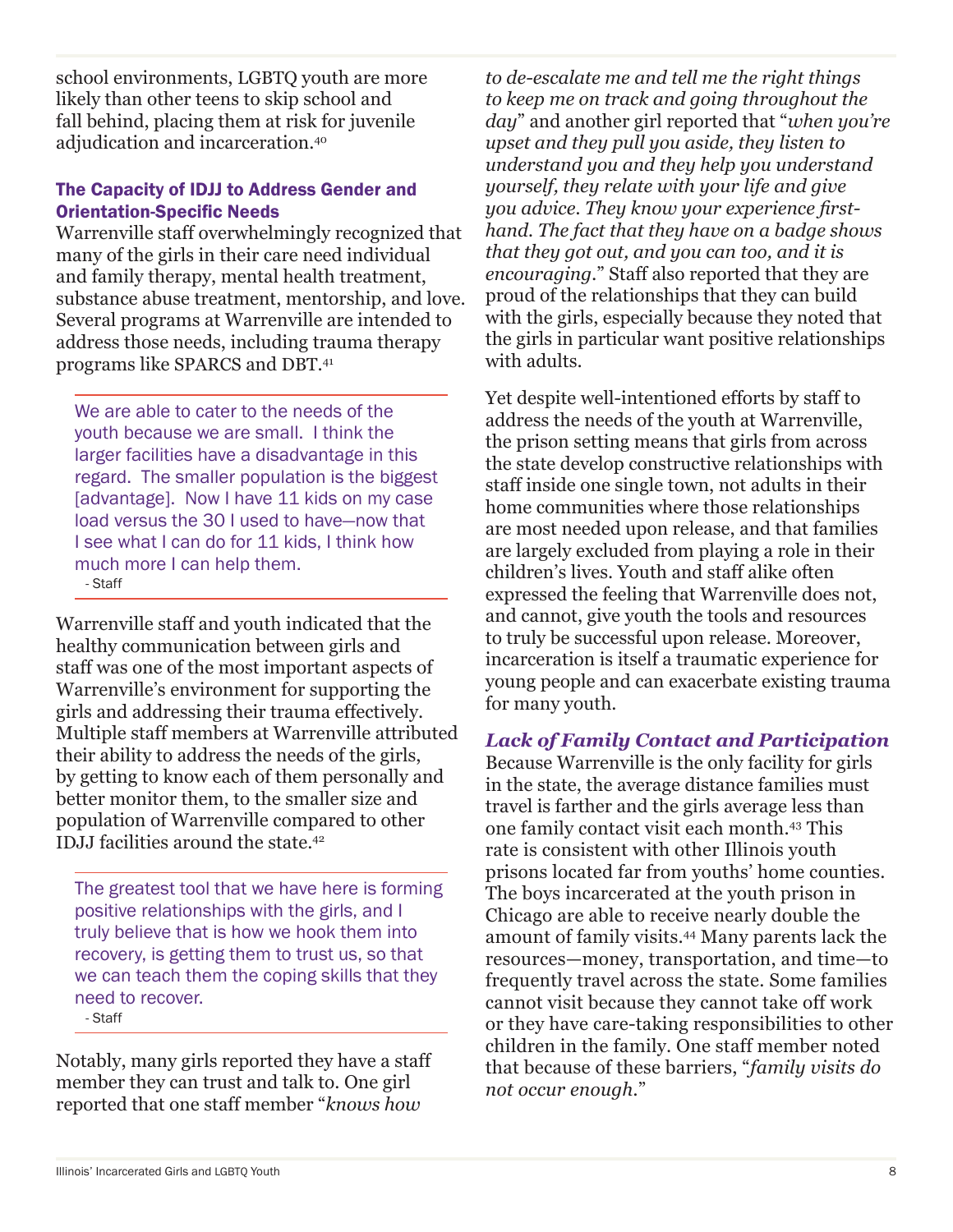The fact that I'm away from my family, that's what makes me have a bad day. - Youth

Warrenville staff take steps to involve caregivers. A staff member responsible for maintaining family engagement holds monthly staffing meetings in which staff can report to parents about their child's progress over the phone. Therapists often involve parents in family therapy sessions over the phone. These efforts on the part of Warrenville staff demonstrate the important role family plays in a teenager's development, progress, and healing. Still, youth are deprived of the opportunity to put therapy into action in their home and with their families—in this way, incarceration significantly limits the benefits therapy can provide.

### *Challenges Returning to the Community*

Many girls expressed concerns that Warrenville was not preparing them to be successful once they returned home. Some knew that they would face the same challenges in the community that they experienced prior to incarceration, such as having friends and family members with substance abuse issues or gang affiliations. One girl said that "*there needs to be a facility for kids to go after they are released or need to be assigned a mentor to hang out with. Because the real challenge is everything outside that gate. Because everything you ran from is coming right back to you.*"

Some girls believed being placed in the community, with support, was the way to help them become successful after court intervention. One girl requested, "*teach us how to be normal citizens on the outside. Because here it's not normal. I think having a work release thing would be good. I'm pretty sure that would help you be a little more successful on the outside.*"

Some staff members at Warrenville expressed similar concerns. For example, when asked what Warrenville could improve upon, one staff member said, "*preparing kids for real life outside here. This is vacation or day camp—this is stepping stone to go onto to adult [prison] because we aren't setting them up for* 

*success.*" Another staff member lamented how the environment at home is often the cause of recidivism, stating "*they leave and go back to the same environment, it's just very easy to pick up the same thing that they've done—they may set goals and have new coping skills, but it seems like once they get back into the environment, it just kind of takes over . . . .*" Thus, although the staff at Warrenville "*is going above and beyond – the staff and administration that really care about the kids,*" there are structural limits to the rehabilitation that a secure facility outside of a youth's home community is able to accomplish.

### *Lack of Activities and Autonomy*

Warrenville offers significantly more access to extracurricular programming for youth than most IDJJ prisons, including the Storycatchers theater program and a number of religious programming activities through faith-based community partners. Most girls at Warrenville are out of their cells for the entire day. However, many of the girls we interviewed asked for more programming activities, including vocational and physical education opportunities, and college counseling. Additionally, the programs that are offered are available only to the youth with good behavior, resulting in less engagement of youth with behavioral issues. One youth noted that there isn't enough to do during down time, and that "*nobody wants to just watch movies and play cards.*" The girls at Warrenville want opportunities for constructive activities and self-development that are better suited for a community-based setting than a youth prison.

### *Lack of LGBTQ Youth Support*

IDJJ has policies in place to "maintain and promote an environment that provides physical and emotional safety, and effective and culturally competent services and programming, to all youth regardless of their actual or perceived sexual orientation, gender identity, and/or gender expression."45

IDJJ directives require LGBTQ youth to have access to the same programming as other youth,46 and Warrenville has "[three] LGBTQ advocates . . . with specialized training to be the point person for staff and kids." Yet Warrenville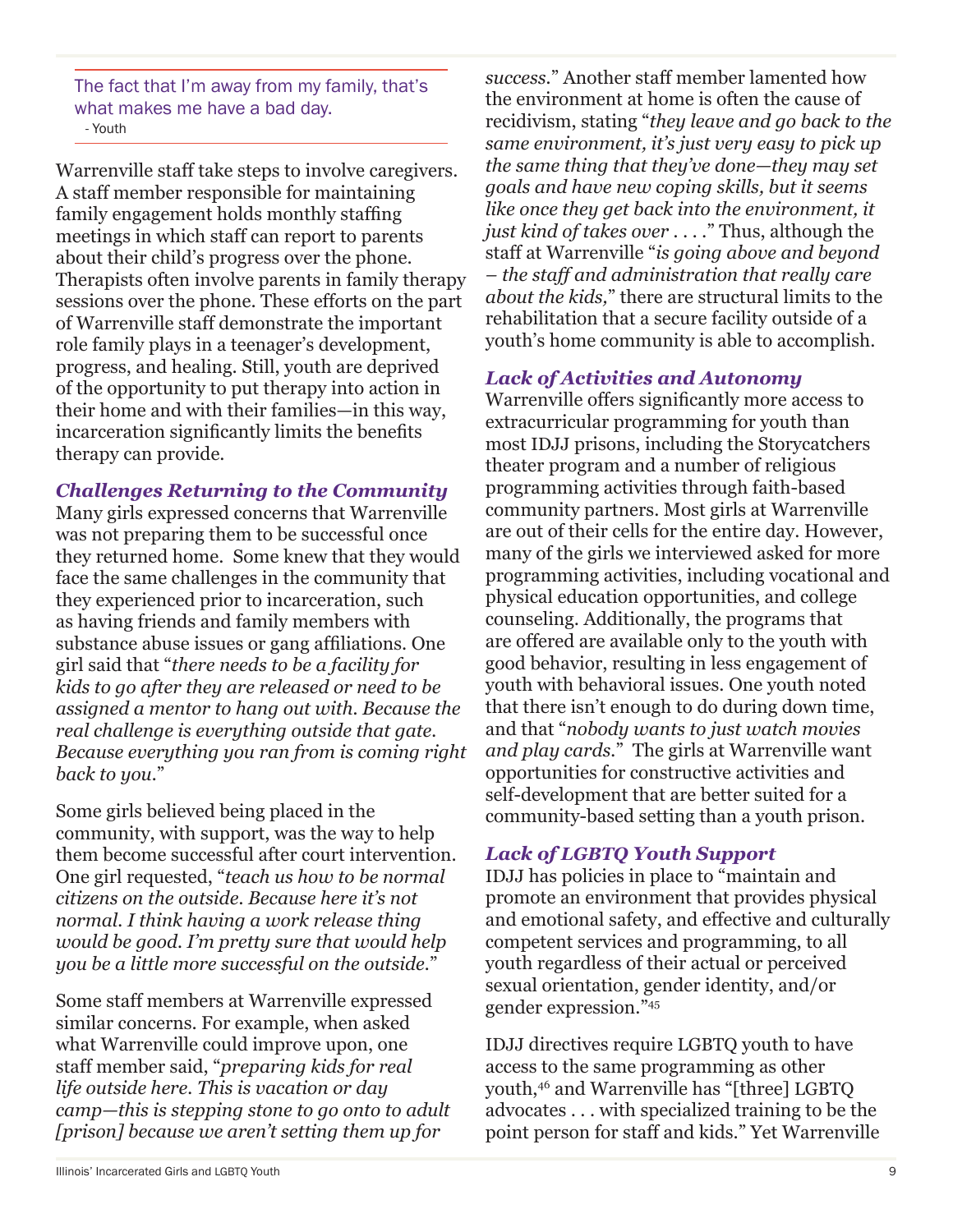does not have any LGBTQ-specific programming; there is no regular, specific group support for LGBTQ teens. There is, however, a relative wealth of religious programming—no fewer than 10 of Warrenville's 15 community partners are religious organizations.47 The presence of such a wide array of outside programming for youth is laudable, but there remains an imbalance in the types of outside programming offered.

Programming staff mentioned that, in the absence of group LGBTQ supports, staff try to discuss sexuality and gender issues with youth one-on-one:

The kids are very uneducated about it. Sometimes they identify gay or bisexual, have difficulty explaining that. We have [staff] LGBT committees if we recognize that they're part of the community, sometimes they don't know what that means, they might identify them as transgender—no one's been there to educate. I think we do a very good job being open with it, but I think we do our best one-on-one to educate if we have it on our caseloads.

### *Training and need for greater sensitivity*

Warrenville does not require transgirls to be housed with boys, a significant improvement over practice at many other youth prisons in the U.S.48 Indeed, the most recent federal audit said that Warrenville exceeded standards for housing and program placement of LGBTI and GNC youth.49 Staff at Warrenville received earlier and increased training on LGBTQ issues than staff at other facilities, and youth have proportionately better access to LGBTQ-trained staff than at other IDJJ locations (see chart).

Numerous Warrenville staff discussed the training they received in how to handle incarcerated LGBTQ youth. One staff member explained that before the first trans youth came to Warrenville, "*we did training, talked about it in roll call, did research, and had an outside consultant.*" Another added that the initial training for transgender youth included "*having a trainer come to discuss LGBTQ [issues],* 

*using proper pronouns, commissary items and undergarments, beauty products, preferred haircuts, and makeup.*" Per staff, IDJJ's LGBTQ training touches on "*pronouns, the definition of LGBTQI, the difference between gender identity and gender and sexuality and attraction, how language is important, the struggles of being LGBTQI compared to heterosexual people who don't even think about it, and just raising awareness, being honest and asking the right questions so it doesn't get ignored.*"

Another service and programming staff member who had worked at Warrenville for years noted about gender expression of the imprisoned youth: "*Things have changed. People are more accepting now than before. It's more normal now, people used to say 'that's a guy,' but now because they have that training, [they don't say] 'this person just looking for attention,' or 'they don't know what they want to be.' [It] comes with more understanding now.*" Yet one staff member expressed the need for additional, and ongoing, training, "*There's so much that we don't know.*"

Remaining competency gaps, especially for gender identity, were apparent in both language (multiple staff describing youth as "a transgender") and process descriptions ("we had two males who identified as females, and basically if they claim that, they go to a committee who determines whether it's true"). Even with training, some staff are still resistant to the policies. "*We had to go through changes and accept it and move on; some staff struggled to accept this.*"

In sharp contrast to Warrenville, the two male intake facilities, IYC-St. Charles and IYC-Harrisburg, had little to no recorded staff training in LGBTQ issues at the time of the most recent report by a federal litigation monitor.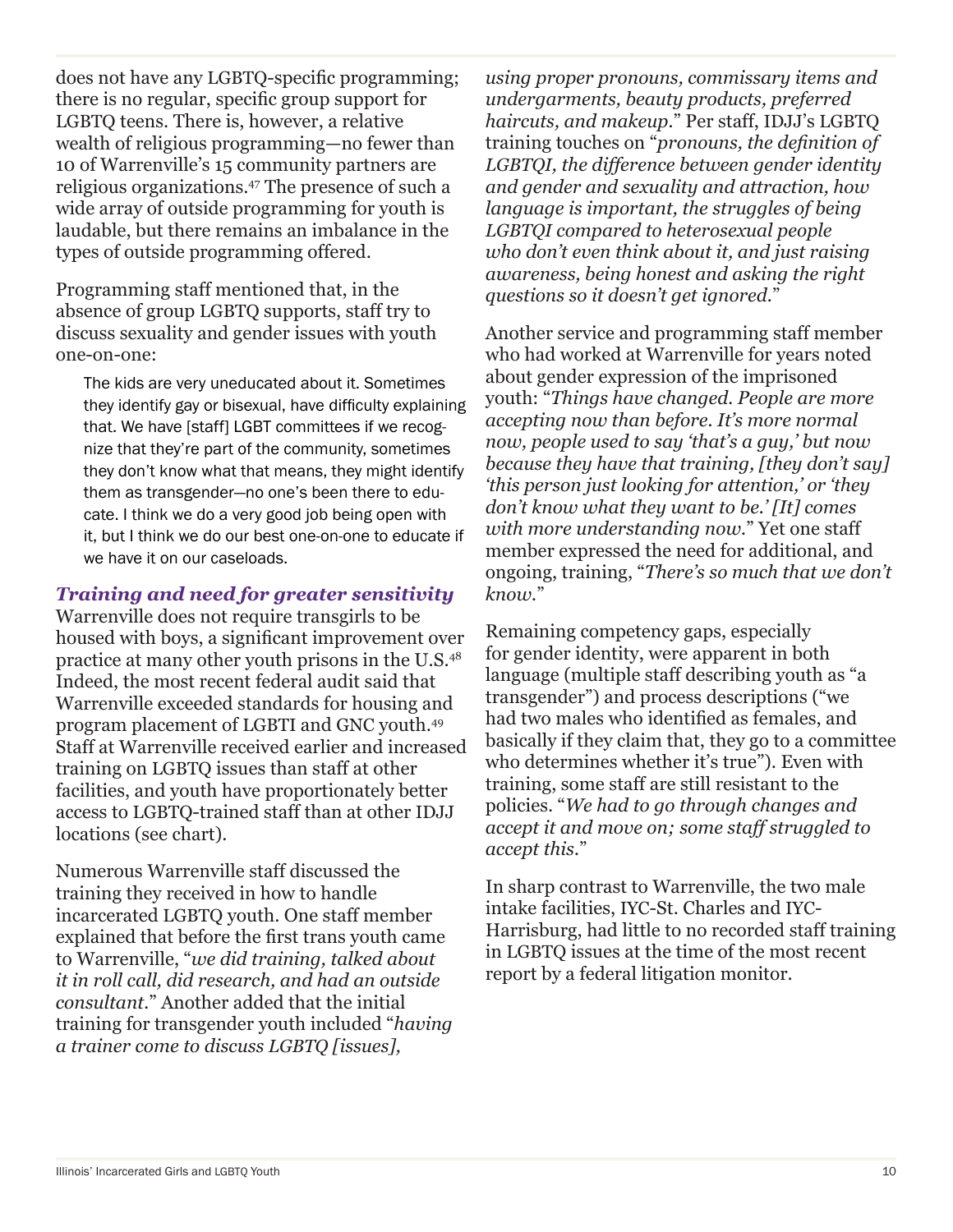#### Analysis of Security Staff Training by Facility<sup>50</sup>

Percent of LGBTQ-Trained IDJJ Security Staff



#### Number of Youth Supervised by Non-LGBTQ-trained IDJJ Security Staff (Proportionate)

### *Health and Safety Concerns*

IDJJ provides youth in its custody with basic medical, vision, and dental care, with specialist services contracted through outside providers. At Warrenville, girls are screened for STIs upon intake, and if they are pregnant, they are provided with outside prenatal care and/ or abortion counseling according to their preference.51 IDJJ provides the morning-after pill and post-exposure prophylaxis medication in the case of sexual assault. However, one medical staff member stated that girls are not provided with birth control unless it is indicated for other health problems. Therefore, even girls who were already on hormonal birth control prior to their commitment may have this medication discontinued for the period of their incarceration, increasing the risk of unplanned pregnancy upon release.52

Most youth and staff reported that they did not fear for their safety at Warrenville; several explicitly cited conflict resolution procedures and forging and maintaining healthy relationships as factors in promoting institutional safety. However, a few youth did share concerns, including one pregnant youth's concern over labor and delivery, access to quality prenatal care, and the ability to avoid injuries to her baby while in utero. Several girls were troubled about having to walk through an often-used suicide watch area every time they entered or left their housing unit (due to an unrepaired exit door); it was clearly distressing to the girls to have to encounter another girl naked and in crisis and some worried they would accidentally witness violence or self-harm.53

Indeed, some of the girls we interviewed remarked on what a negative effect incarceration at IDJJ had on them, regardless of the intentions of the sentencing court. One said, "*being around negative kids is not going to help at all.*" Indeed, several remarked at how hard it was to avoid being bullied by the other youth at the facility. One said, one explained that she was "miserable" at Warrenville: "*All the girls want to do is fight and bully and start drama. They're mean. I mean I know this this prison but I never expected them to be this bad. I mean we're 15, 16, 17—but how can you be that mean? These girls are just horrible. When I first got here they made me pay rent. They would make you buy stuff from commissary, take stuff out your room. I got hit in the head by a book, got my stuff stolen from me, food stolen from me. This place is miserable.*"

Finally, the situation for GBQ boys is troubling. The absence of one single "out" male teen among 430 boys in five IDJJ prisons likely indicates a lack of perceived safety and support. This may be particularly acute in the two large male intake facilities (IYC-St. Charles and IYC-Harrisburg), where LGBTQ-trained staff are most difficult to access. Although incarcerated boys are less likely than girls to discuss any non-heterosexual identity, conservative national estimates specific to boys in lockups  $({\sim}3\%)$  indicate that over one

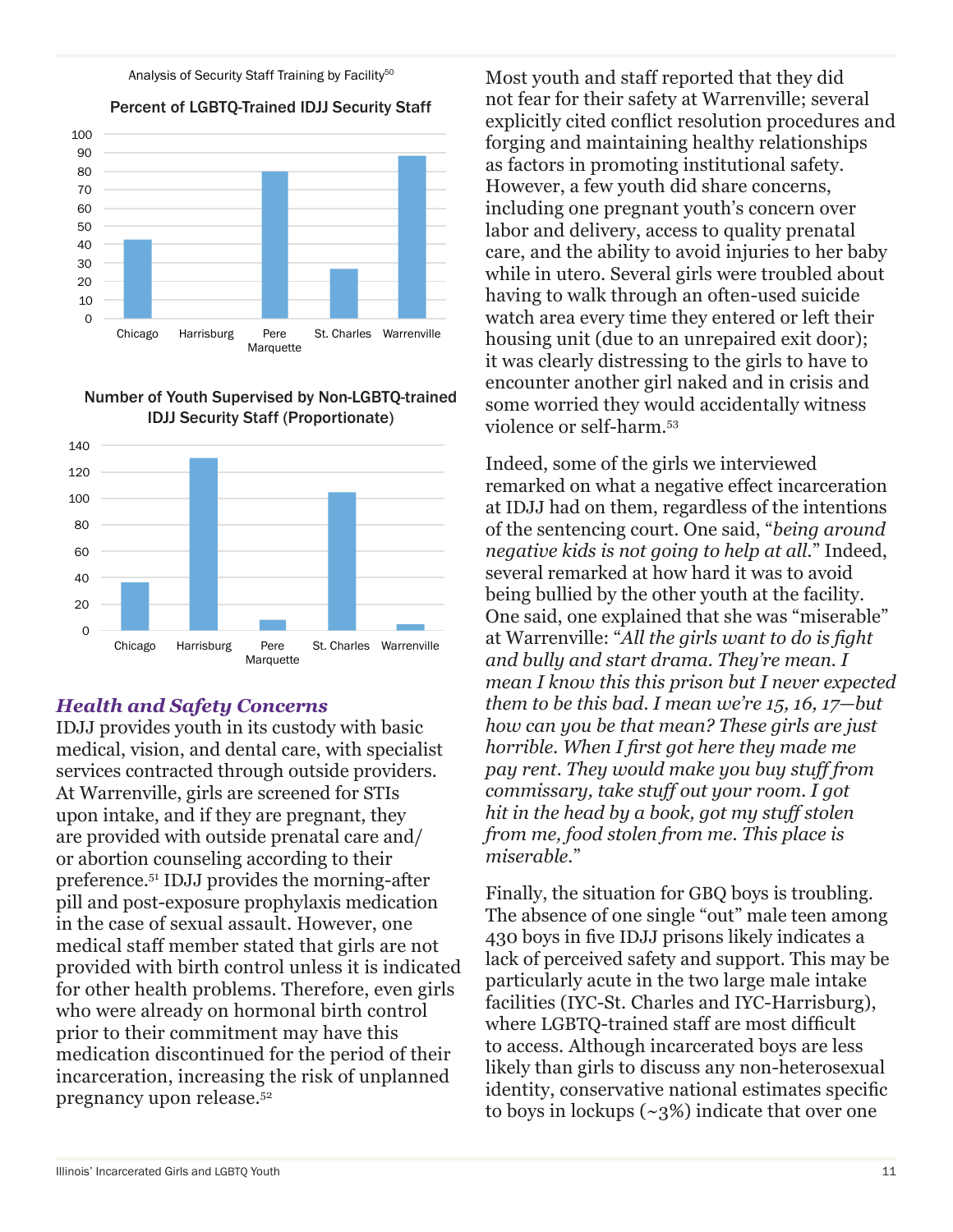dozen incarcerated male teens may be presumed to be impacted. The lack of affirming group programming to discuss gender, orientation, and identity issues may impede mental health and safety concerns for both male and female LGTBQ youth.

### **Conclusion**

Data, research, and observations about the incarceration of girls and LGBTQ youth in Illinois provide further proof of the devastating impact of cutting community programs, played out in the lives of some of the state's most vulnerable young people. For this population, access to trauma care, mental health services, crisis housing, and safe and supportive school environments are particularly important for preventing both delinquency and commitments of youth to IDJJ. IYC-Warrenville's smaller size, therapeutic approach, open approach to change, and attention to inclusivity illustrate the safety benefits and strengths of a relationshipdriven approach to youth supervision. At the same time, rigid prison agency legacy practices, distance from youth communities, lack of family access and (though more robust than most IDJJ locations) limited opportunities for communitybased programming and relationship-building illustrate the limits of the youth prison setting.

## Acknowledgements

Because little attention has been given to the unique factors contributing to the incarceration of girls and LGBTQ youth, the stories and insights we received through staff and youth interviews were critical to this issue.

The CFJC appreciates and extends a heartfelt thank you to IDJJ Director Heidi Mueller and IYC-Warrenville Superintendent Judy Davis for making these interviews possible, and we thank the Warrenville staff for their time and generosity in speaking with us. We are especially grateful to the youth who shared their stories with us. In addition, we thank Esther Yahnig, IDJJ's Assistant Chief Legal Counsel, for providing us with essential data on incarcerated girls and LGBTQ youth.

In addition, the CFJC would like to thank the following practitioners, academics, and advocates for sharing their research, expertise and wisdom:

- Thalia González, Professor, Occidental College and Senior Visiting Scholar, Center on Poverty and Inequality, Georgetown University Law **Center**
- Lee Ann Hasselbacher, Senior Policy Researcher, University of Chicago Section of Family Planning & Contraceptive Research
- Lark Mulligan, Equal Justice Works Fellow, Cabrini Green Legal Aid
- Joey Mogul, Partner, People's Law Office
- George W. Timberlake, retired judge, Chair, Illinois Juvenile Justice Commission

Acknowledgement or participation does not indicate endorsement of this report or series; CFJC takes full responsibility for all content, errors, and omissions.

#### Suggested citation:

Eleanor Kittilstad, Arielle Tolman, Lizzie Bright, *Illinois' Incarcerated Girls and LGBTQ Youth*, Children And Family Justice Center, Community Safety & The Future Of Illinois' YOUTH PRISONS Vol. 4 (June 2018).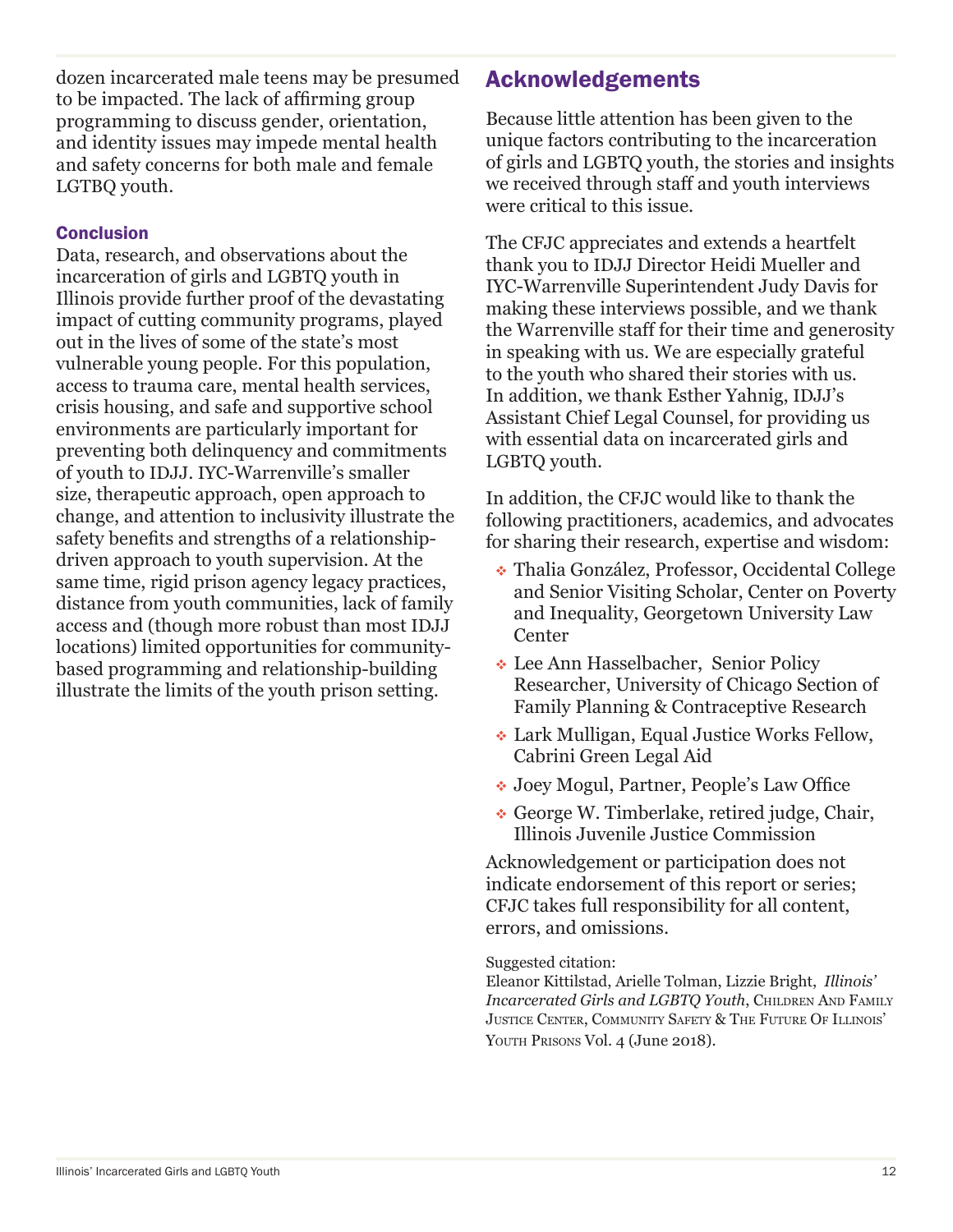- 1 *See* fig.2, *infra.*
- 2 *See* fig.1; *infra* note 5.
- 3 *See* Ill. Dep't Juvenile Justice, Demographic Data (March 31, 2018) (on file with authors).
- 4 Katayoon Majd et al., Legal Services for Children, Nat'l Juvenile Defender Ctr., & Nat'l Ctr. for Lesbian Rights, Hidden Injustice: Lesbian, Gay, Bisexual, and Transgender Youth in Juvenile Courts 44 (2009), http://www.nclrights.org/ wp-content/uploads/2014/06/hidden\_injustice.pdf.
- 5 Fiscal Year 2018 (FY18) admissions were projected based on actual admissions for the first ten months of the fiscal year (595 male and 42 female admissions from July 1, 2017 through April 30, 2018) and adding 16.67% to account for proportionate admissions in May–June 2018. *See* Ill. Dep't Juvenile Justice, *supra* note 3.
- 6 *Id*.
- 7 The interviews with youth and staff took place on two separate days in spring 2018. They were conducted individually, in private rooms in the administrative wing at Warrenville. IDJJ did not permit audio-recording but notes were taken contemporaneously, and quotations reproduced in this report were transcribed as closely as possible, and have been edited for clarity where necessary. The interviews were conducted using a semi-structured interview guide for a duration of 15–60 minutes. All youth and staff were informed that their participation was entirely voluntary, that they could refuse to answer any questions and that when quoting them, their names would not be used to protect their confidentiality.
- 8 While the official IDJJ criteria for transfer were not known to us, our interviews with boys and staff at suggested that good behavior, young age, and small body size were factors for transfer of male youth from the other four prisons to Warrenville.
- 9 SHARON G. ROBERTSON, FINAL PREA AUDIT REPORT JUNE 2017—IYC-WARRENVILLE (2017), https://www2.illinois.gov/idjj/ Documents/2017%20Illinois%20Department%20of%20Juvenile%20Justice%20PREA%20Audit%20Report-IYC%20 Warrenville.pdf. However, it is important to note that federal guidelines require juvenile facilities to gather formal information about youth gender identity and sexual orientation during the youth's first 72 hours after admission and while conducting a sexual vulnerability/threat assessment. UNITED STATES DEPARTMENT OF JUSTICE, PRISON RAPE ELIMINAtion Act Juvenile Facility Standards, 28 C.F.R. Part 115 (May 17, 2012), https://www.prearesourcecenter.org/sites/ default/files/content/preafinalstandardstype-juveniles.pdf. Gender and orientation information recorded during the intake process is not only collected in the context of "risk/threat," it is done when youth are still unfamiliar with a) the level of overall institutional safety, b) which forms of gender or orientation expression might be prohibited by prison regulations (youth are simultaneously informed of "zero tolerance" policies for sexual harassment), or c) opinions held by staff or other youth opinions about LGBTQ issues. Likely as a result of the way in which this information is sought and collected, fewer than 0.3% of youth at all IDJJ facilities of any sex are formally recorded as LGBTQ. These demographics are not usually updated after intake.
- 10 Wilson et al., *Disproportionality and Disparities Among Sexual Minority Youth in Custody*, 46 J. Youth & Abolescence 1547, 1551 (2017). *See also* Ctr. Am. Progress et al., Unjust: LGBTQ Youth Incarcerated in the Juvenile Justice System 1 (2017) https://www.lgbtmap.org/file/lgbtq-incarcerated-youth.pdf (finding that "that nearly 40% of incarcerated girls identify as LGB").
- 11 Wilson et al., *supra* note 10, at 1553–54.
- 12 This is borne out by staff observations that "boys are almost all heterosexual." As one staff member said, "boys as gay is swept [under the rug], we've suspected a couple, but no one has come out."
- 13 Majd et al., *supra* note 4, at 94 (citing study finding of detained youth, "11 percent of boys and 23 percent of girls were 'not straight'").
- 14 Wilson et al., *supra* note 10, at 1547. *See also* Ctr. Am. Progress et al., *supra* note 10, at 1 ("LGBTQ and gender non-conforming youth are overrepresented in juvenile detention and correctional facilities in the juvenile system"). Additional research shows that LGBT youth are significantly overrepresented in the juvenile justice system: LGBT youth represent 5–7% of the nation's overall youth population, but they compose 13–15% of those currently in the juvenile justice system. Furthermore, LGBT youth are two times as likely to be detained for status offenses such as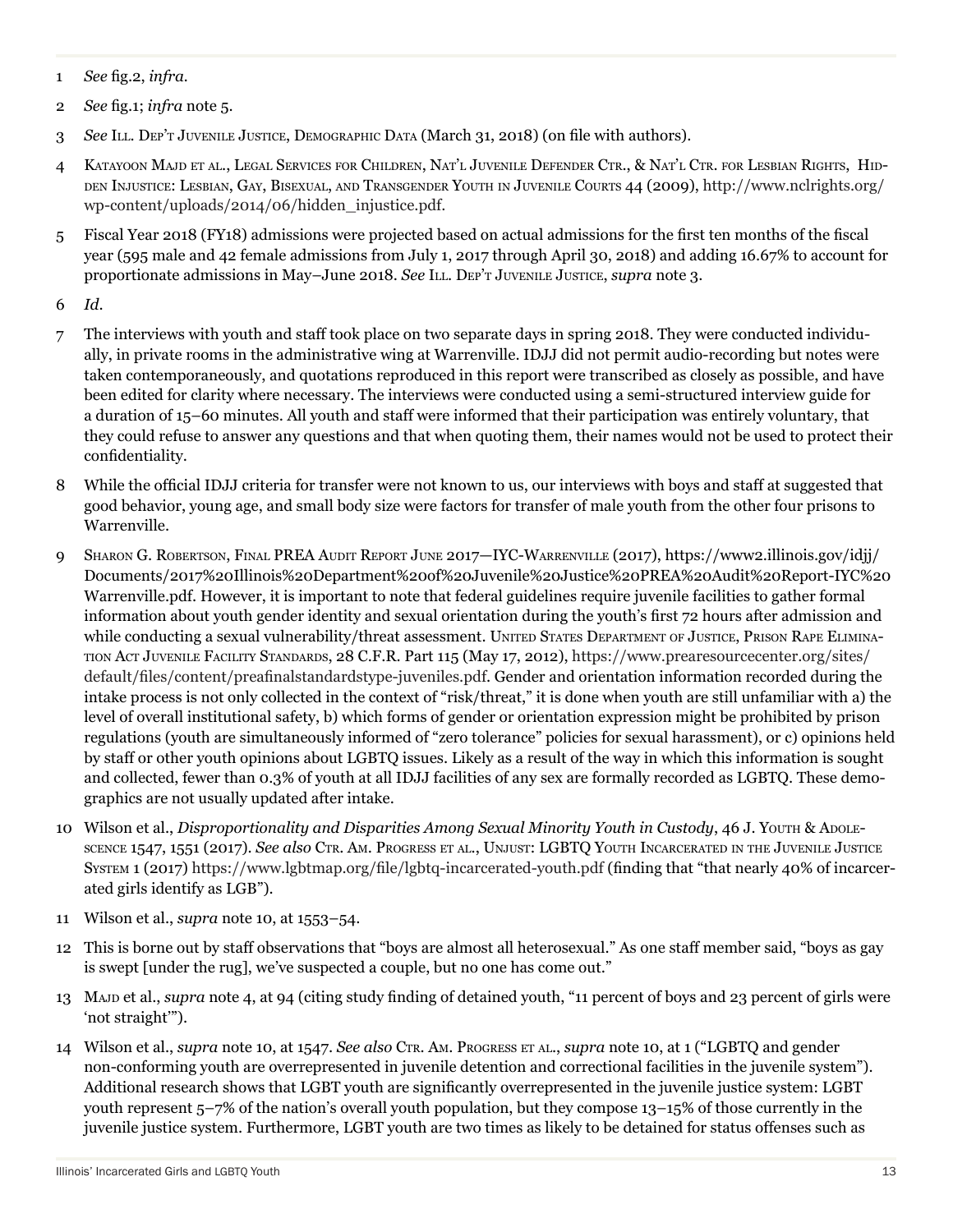running away or skipping school, and LGBT youth face higher risks of detention or residential placement for numerous reasons such as courts' perceiving a lack of family support for youth. *See supra* note 4 and accompanying text. The national data show that there is little to no correlation between race and LBQ identity amongst incarcerated youth, with the exception that Latina girls may be more likely than whites to identify as sexual minorities. Wilson et al., *supra* note 10, at 1553.

- 15 Coal. Juvenile Justice et al., LGBTQ Youth and Status Offenses: Improving System Responses and Reducing Disproportionality 1, http://www.juvjustice.org/sites/default/files/resource-files/LGBTQ%20Youth%20Guidance%20FINAL. pdf ("Lesbian, Gay, Bisexual, and Transgender youth are twice as likely as other youth to be sent to a juvenile detention facility for committing 'status offenses' such as truancy or running away from home.").
- 16 *See* note 9, *supra*.
- 17 See generally, Prevention of Sexual Victimization & Prison Rape Elimination Act, ILL. Dep't Juvenue Justice (last visited June 19, 2018), https://www.illinois.gov/idjj/Pages/PrisonRapeEliminationAct.aspx (providing links to all of the PREA facility reports). The 2017 PREA Audit Report for Warrenville indicated "no residents who had self-identified as being lesbian, bisexual, gay, transgender or intersex." Robertson, *supra* note 9, at 2.
- 18 "At the time of the December visit, the young transwoman was housed in a cottage by herself for safety purposes due to disciplinary misconduct involving other Warrenville girls." JOHN HOWARD Ass'N, 2016 MONITORING VISITS TO IYC-Warrenville 8 (2016), http://www.thejha.org/sites/default/files/2016%20Warrenville%20Report.pdf.
- 19 However, Illinois' low number of girls in youth prison may skew these results. More data shows roughly 3% of boys and 39% of girls in youth prisons identify as LGB. Movement Advancement Project, *LGBTQ Youth Incarcerated in the Juvenile Justice System*, LGBTMAP.org (last visited June 19, 2018), http://www.lgbtmap.org/file/lgbtq-incarcerated-youth-infographic.pdf. This report did not evaluate the sexual orientation or gender identity data of Illinois's other juvenile facilities, all of which house exclusively boys.
- 20 Wilson et al., *supra* note 10, at 1553–54. This is borne out by staff observations, "boys [are] almost all heterosexual." "Boys as gay is swept [under the rug], we've suspected a couple but no one has come out."
- 21 The term "gay for the stay" is commonly used among youth and even staff at juvenile facilities—repeating it here is not meant to be dismissive of girls' sexuality but reflects the reality of staff and juveniles' perceptions of girls' fluid identities.
- 22 Wilson et al., *supra* note 10, at 1548.
- 23 Wilson et al., *supra* note 10, at 1551. *See also* Ctr. Am. Progress et al., *supra* note 10.
- 24 *See* 705 ILCS 405/5-750(1).
- 25 *See*, e.g., Progress Illinois, Citing Budget Impasse, Illinois Mental Health Care Providers to Cut Services (June 21, 2016), http://progressillinois.com/news/content/2016/06/21/citing-budget-impasse-illinois-behavioral-health-care-provider-cut-services (listing crisis stabilization, mental health, and homelessness service cuts for youth). *See also* Melissa Heil, Illinois Atlas of Austerity: Consequences of the FY2016 Budget Impasse, http://www. illinoisausterityatlas.com/youth.html#sthash.A6RQvkna.dpbs Need a good source for this. https://www.childrenshomeandaid.org/wp-content/uploads/2016/10/CCBYS-Budget-cuts-release\_FNL-012516.pdf.
- 26 Chicago Found. Women, Damage Done: The Impact of the Illinois Budget Stalemate on Women and Children (2017), https://www.cfw.org/app/uploads/2017/08/Damage-Done-CFW-POLICY-PAPER-FINAL-8-2-17.pdf.
- 27 Ill. Mental Health Opportunities for Youth Diversion Task Force, Stemming the Tide: Diverting Youth with Mental HEALTH CONDITIONS FROM THE ILLINOIS JUVENILE JUSTICE SYSTEM (2018), https://static1.squarespace.com/static/59653faf-099c014ab2324724/t/5a96305a8165f59f6321bb4d/1519792221453/NAMI-4478+TaskForceDiversionReport\_L3.pdf.
- 28 IDJJ population snapshot as of March 31, 2018. *See* Ill. Dep't Juvenile Justice, *supra* note 3. The percent of youth overall in the community were calculated using 2010 population data of child population per county in Illinois. *See* ANNIE E. CASEY FOUND., *Child Population by County*, KIDS COUNT DATA CTR., https://datacenter.kidscount.org/data/tables/7560-child-population-by-county?loc=15&loct=5#detailed/5/2190-2291/false/133,11,1/any/14695.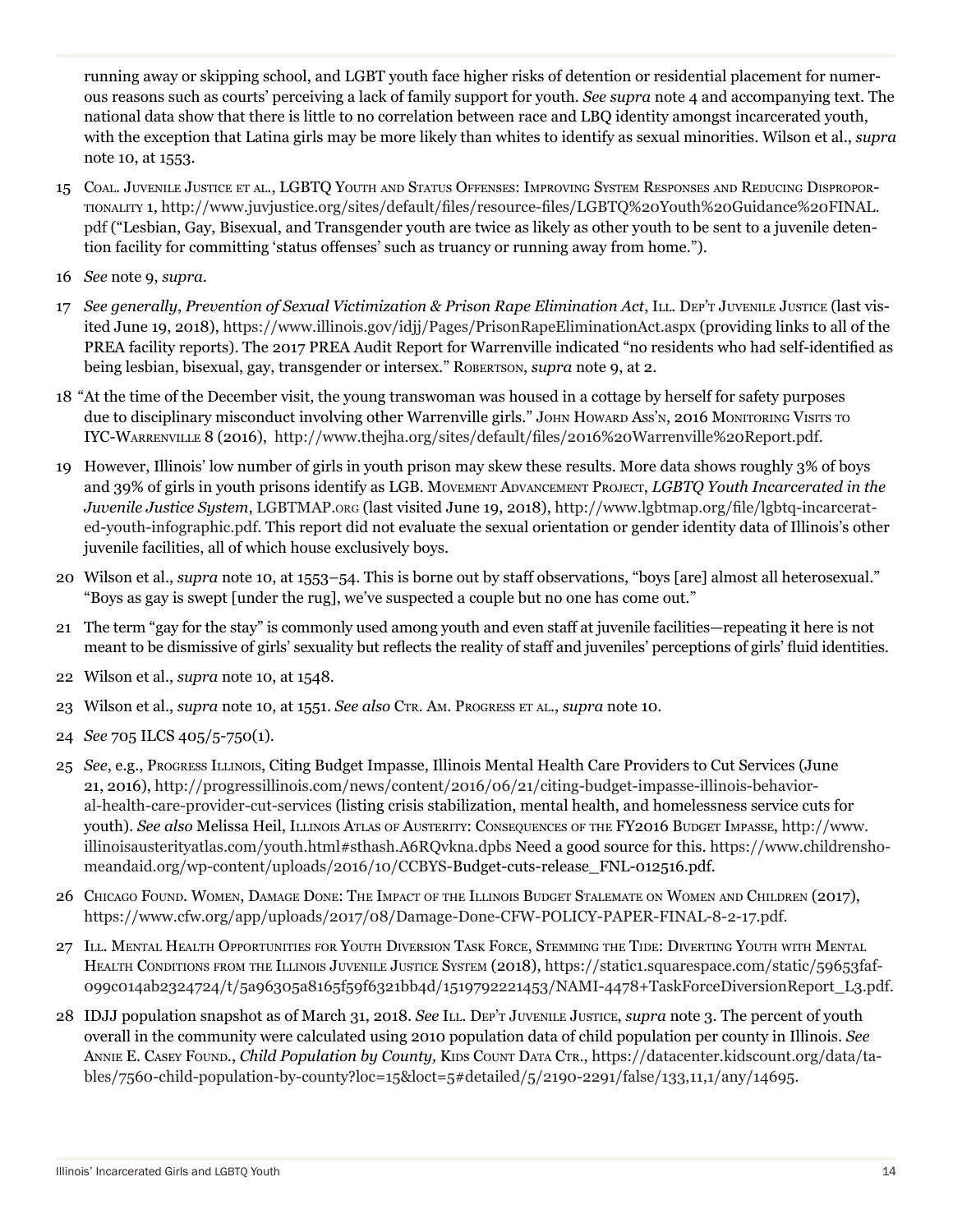- 29 Francine T. Sherman & Annie Balck, Gender Injustice: System-Level Juvenile Justice Reforms for Girls (2015)*,* http:// nationalcrittenton.org/wp-content/uploads/2015/09/Gender\_Injustice\_Report.pdf.
- 30 Rebecca Epstein, Jamilia J. Blake & Thalia González, Girlhood Interrupted: The Erasure of Black Girls' Childhood (2017), https://www.law.georgetown.edu/poverty-inequality-center/wp-content/uploads/sites/14/2017/08/girlhood-interrupted.pdf. *See also* Monique W. Morris, Pushout: The Criminalization of Black Girls in Schools 35 (2016).
- 31 Epstein, Blake & González, *supra* note 30, at 8.
- 32 *Id.* at 12–13.
- 33 Sherman & Balck, *supra* note 29.
- 34 *See also id*. at 17.
- 35 Office Juvenile Justice & Delinquency Prevention, Literature Review: LGBTQ Youths in the Juvenile Justice System 3 (2014), https://www.ojjdp.gov/mpg/litreviews/LGBTQYouthsintheJuvenileJusticeSystem.pdf.
- 36 *See* Ill. Dep't Juvenile Justice, *supra* note 3.
- 37 *See* Sherman & Balck, *supra* note 20, 15.
- 38 "Some incarcerated LGBTQ youth have had negative experiences with their families or may be cut off from their families entirely and do not receive any visitors during their confinement—further disconnecting them from a support system. At the same time, many young LGBTQ people are not 'out' to their parents but understand themselves to be LGBTQ." CTR. AM. PROGRESS ET AL., *supra* note 10, at 7. Many LGBTQ youth also experienced violence at home upon coming out as LGBQ or trans or gender nonconforming—leading to homelessness and placement in foster care or other state programs. Office Juvenile Justice & Delinquency Prevention, *supra* note 35. The defense attorney specializing in serving transgender individuals also pointed out that large numbers of LGBTIA youth come from the DCFS system—some are placed into the state welfare system because supporting a child's transition is seen as abuse, and once in DCFS "care" these trans and gender nonconforming (TGNC) young people are not provided gender affirming services. When TGNC DCFS wards act out their frustration at being denied such services, petty charges can result trapping youth in the juvenile justice system.
- 39 Caroline Miller, *How Trauma Effects Kids in School*, Child Mind Inst. (last visited June 19, 2018), https://childmind. org/article/how-trauma-affects-kids-school
- 40 *See*, *e.g.*, *The School to Prison Pipeline: and the Pathways for LGBT Youth*, Gay-Straight Alliance Network (2011), https://gsanetwork.org/files/resources/STPPdiagram.pdf. These risks are higher for LGBTQ youth of color. *See generally*, H. Burdge et al., *LGBTQ Youth of Color: Discipline Disparities, School Push-Out, and the School-to-Prison Pipeline*, Gay-Straight Alliance Network (2014) https://gsanetwork.org/files/aboutus/LGBTQ\_brief\_FINAL-web.pdf.
- 41 SPARCS stands for Structured Psychotherapy for Adolescents Responding to Chronic Stress and is a trauma-focused therapy program administered at Warrenville. SPARCS takes place in a group therapy setting. S*ee SPARCS: Structured Psychotherapy for Adolescents Responding to Chronic Stress,* Nat'l Child Traumatic Stress Network (last visited June 19, 2018), https://www.nctsn.org/sites/default/files/interventions/sparcs\_fact\_sheet.pdf. DBT stands for Dialectical Behavior Therapy, another cognitive behavioral intervention program used at Warrenville. *See* ILL. Models for Change, Report on the Behavioral Health Program for Youth Committed to Illinois Department of Juvenile Justice (2010), http://www.njjn.org/uploads/digital-library/Report-on-the-Behavioral-Health-Program-for-Youth-Committed-to-Illinois-Department-of-Juvenile-Justice\_IL-Models-for-Change\_7.10.pdf.
- 42 The average daily population at Warrenville is just 28 youth, which is less than any of the other youth prisons: Chicago (67), Harrisburg (126), Pere Marquette (36), St. Charles (138). *IDJJ Youth Centers,* Ill. Dep't Juvenile Justice (last visited June 19, 2018), https://www2.illinois.gov/idjj/Pages/Facilities.aspx.
- 43 Youth at Warrenville had an average of .8 "non-professional" (not legal, DCFS, social worker, volunteer program) family/community visits per month during Calendar Year 2017. Ill. Dep't Juvenile Justice, *supra* note 3.
- 44 Youth at Harrisburg received .3 visits/month; .6 visits/month at Pere Marquette; .9 visits/month at St. Charles and 1.5 visits/month at Chicago. *Id*.